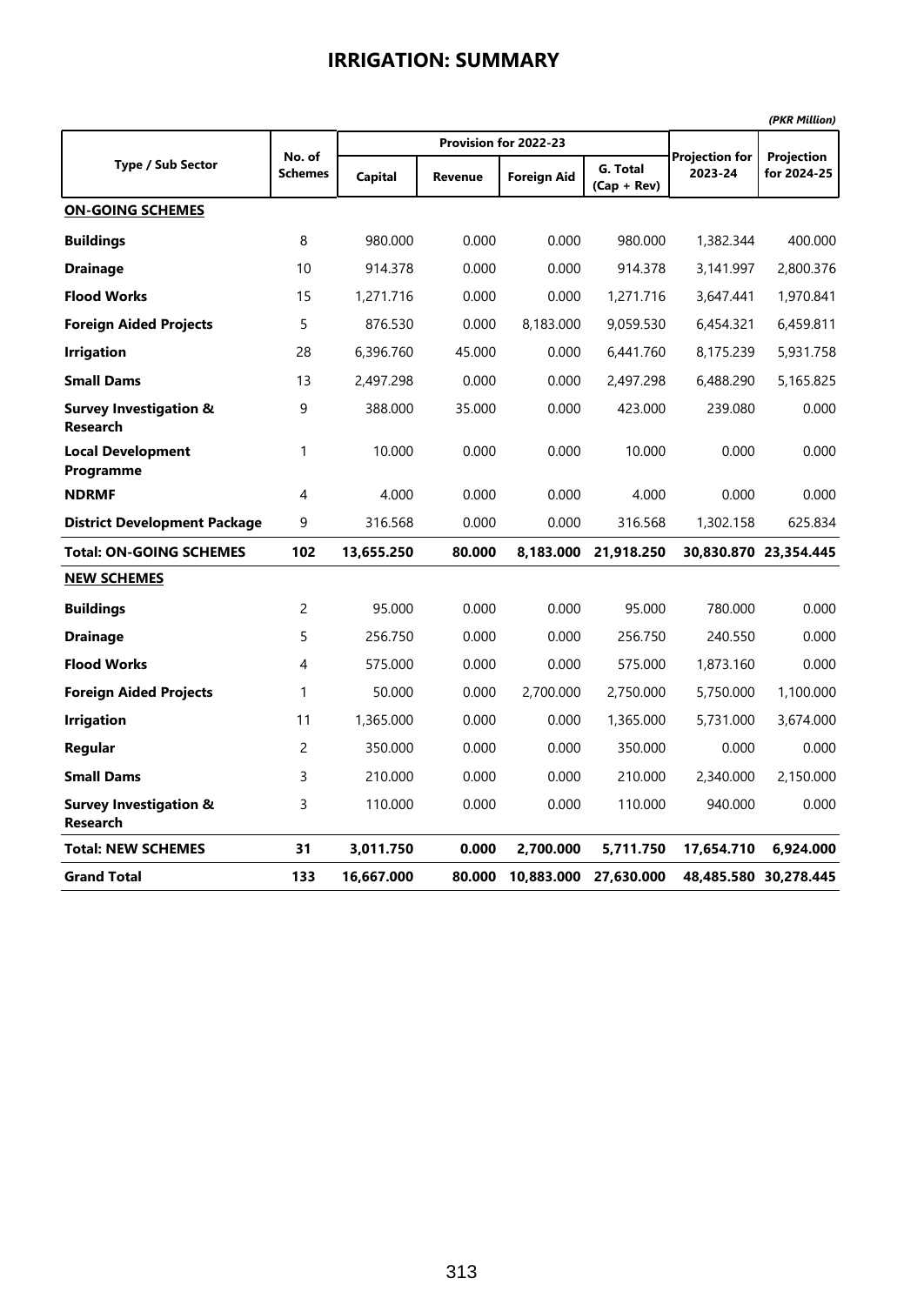|                  |                                                                                                                                                                                                       |              |                         |         |                       |                               |                         |         | (PKR Million)              |
|------------------|-------------------------------------------------------------------------------------------------------------------------------------------------------------------------------------------------------|--------------|-------------------------|---------|-----------------------|-------------------------------|-------------------------|---------|----------------------------|
| GS               | <b>Scheme Information</b>                                                                                                                                                                             | Est. Cost    | Accum.                  |         | Provision for 2022-23 |                               | <b>MTDF Projections</b> |         | Throw fwd<br><b>Beyond</b> |
| No               | Scheme ID / Approval Date / Location                                                                                                                                                                  |              | Exp.<br><b>June, 22</b> | Cap.    | Rev.                  | <b>G.Total</b><br>(Cap.+Rev.) | 2023-24                 | 2024-25 | <b>June, 2025</b>          |
| $\mathbf{1}$     | $\overline{2}$                                                                                                                                                                                        | $\mathbf{3}$ | $\overline{\mathbf{4}}$ | 5       | 6                     | $\overline{7}$                | 8                       | 9       | 10                         |
| <b>Buildings</b> | <b>ON-GOING SCHEMES</b>                                                                                                                                                                               |              |                         |         |                       |                               |                         |         |                            |
| 3364             | Improvement of Basic Facilities in Small<br><b>Dams Organization (Security</b><br>Arrangements, Construction of<br>Offices/Residencies etc)<br>01261501148 / 18-09-2015 / Attock                      | 348.002      | 217.773                 | 50.000  | 0.000                 | 50.000                        | 80.229                  | 0.000   | 0.000                      |
| 3365             | <b>Construction of Residential Colony at</b><br>Batapur RD 334+000 on BRBD Link<br>Canal and improvement of facilities at<br><b>Canal Colony Thokar Niaz Beg</b><br>01191901022 / 16-08-2021 / Lahore | 390.008      | 0.000                   | 75.000  | 0.000                 | 75,000                        | 315.008                 | 0.000   | 0.000                      |
| 3366             | <b>Construction of New Q.B.Link Office</b><br><b>Complex Residences Boundary wall at</b><br>Faroogabad<br>01201700221 / 04-11-2019 / Nankana<br>Sahib                                                 | 373.577      | 81.411                  | 75.000  | 0.000                 | 75,000                        | 217.166                 | 0.000   | 0.000                      |
| 3367             | <b>Reconstruction of Residences &amp; Allied</b><br>Structures in Canal Colony Sulaimanki<br>Barrage<br>01341901532 / 04-11-2019 / Okara                                                              | 192.073      | 1.500                   | 50.000  | 0.000                 | 50.000                        | 100.000                 | 0.000   | 0.000                      |
| 3368             | <b>Construction of Residential Buildings in</b><br>Canal Colony LBDC Sahiwal, residence<br>of SDO Sahiwal and SDO Ganjibar<br>Naiwala<br>01361700239 / 31-08-2017 / Sahiwal                           | 52.393       | 28.795                  | 20.000  | 0.000                 | 20,000                        | 0.000                   | 0.000   | 0.000                      |
| 3369             | <b>Construction of Offices and residential</b><br>complex in Abdali Road Canal Colony<br>Multan<br>01242100663 / 16-08-2021 / Multan                                                                  | 149.941      | 20.000                  | 60.000  | 0.000                 | 60.000                        | 69.941                  | 0.000   | 0.000                      |
| 3370             | <b>Construction of New Campus of</b><br><b>Government Engineering Academy</b><br>Punjab<br>01371601783 / 30-06-2016 / Punjab                                                                          | 850.000      | 268.842                 | 325.000 | 0.000                 | 325.000                       | 225.000                 | 0.000   | 0.000                      |
| 3371             | Rehabilitation / Construction of<br>office/residential complex for the newly<br>created Zones / Circles / Divisions/ Sub<br>divisions<br>01372102047 / 02-11-2021 / Punjab                            | 1,100.066    | 0.000                   | 325.000 | 0.000                 | 325.000                       | 375.000                 | 400.000 | 0.066                      |
|                  | <b>Total: Buildings</b>                                                                                                                                                                               | 3,456.060    | 618.321                 | 980.000 | 0.000                 | 980.000                       | 1,382.344               | 400.000 | 0.066                      |
|                  | <b>District Development Package</b>                                                                                                                                                                   |              |                         |         |                       |                               |                         |         |                            |
|                  | 3372 Technical Feasibility of Kotli Sattian and<br>Santh Ni Khuri Dam Dams in Tehsil Kotli<br>Sattian<br>01292103938 / 07-10-2021 / Rawalpindi                                                        | 53.796       | 2.500                   | 10.000  | 0.000                 | 10.000                        | 0.000                   | 0.000   | 0.000                      |
| 3373             | Lining of Sohawa Disty RD 72-Tail, Ala<br>Minor, Jayya Minor from RD 0+000 to<br>7+150 Tail and Shunari Minor, M.B.Din<br>01152103950 / 16-08-2021 / Mandi<br><b>Bahauddin</b>                        | 85.759       | 20.000                  | 16.759  | 0.000                 | 16.759                        | 0.000                   | 0.000   | 0.000                      |
| 3374             | Concrete lining of Ladhuwanga Disty<br>from RD 53+335 to 97+000 Tail,<br>Pakpattan<br>01352103992 / 16-08-2021 / Pakpattan                                                                            | 100.350      | 15.000                  | 21.070  | 0.000                 | 21.070                        | 64.280                  | 0.000   | 0.000                      |
|                  | 3375 Concrete lining of Para Disty from RD<br>0+000 to 44+483, Pakpattan<br>01352104021 / 16-08-2021 / Pakpattan                                                                                      | 164.069      | 20.000                  | 36.069  | 0.000                 | 36.069                        | 0.000                   | 0.000   | 0.000                      |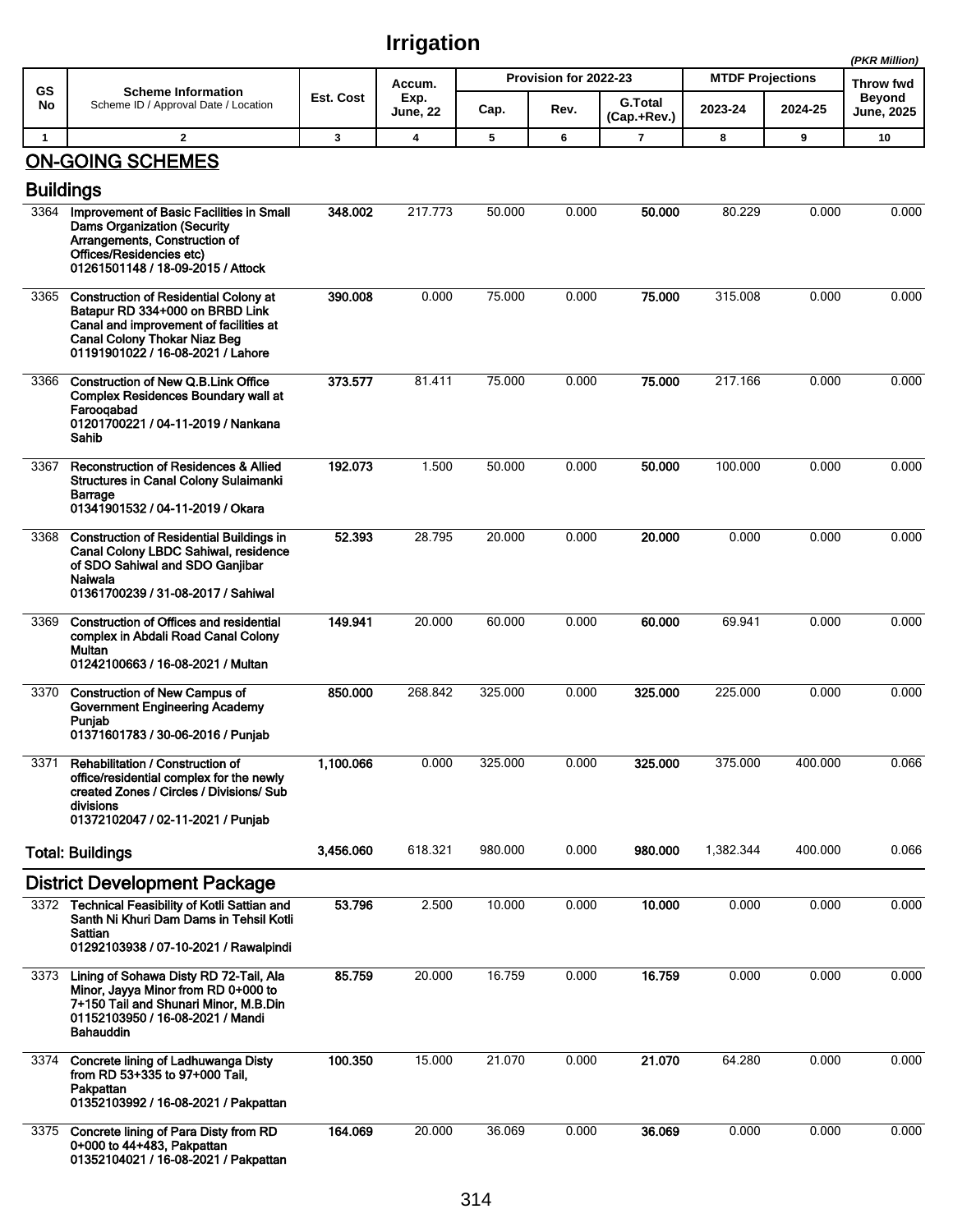|              |                                                                                                                                                                                                                                       |              |                         |         |                       |                               |                         |         | (PKR Million)        |
|--------------|---------------------------------------------------------------------------------------------------------------------------------------------------------------------------------------------------------------------------------------|--------------|-------------------------|---------|-----------------------|-------------------------------|-------------------------|---------|----------------------|
| GS           | <b>Scheme Information</b>                                                                                                                                                                                                             |              | Accum.                  |         | Provision for 2022-23 |                               | <b>MTDF Projections</b> |         | Throw fwd            |
| No           | Scheme ID / Approval Date / Location                                                                                                                                                                                                  | Est. Cost    | Exp.<br><b>June, 22</b> | Cap.    | Rev.                  | <b>G.Total</b><br>(Cap.+Rev.) | 2023-24                 | 2024-25 | Beyond<br>June, 2025 |
| $\mathbf{1}$ | $\overline{2}$                                                                                                                                                                                                                        | $\mathbf{3}$ | $\overline{\mathbf{4}}$ | 5       | 6                     | $\overline{7}$                | 8                       | 9       | 10                   |
| 3376         | Lining of Rajwah 1-CR Tehsil Arifwala<br><b>District Pakpattan</b><br>01352104028 / 16-08-2021 / Pakpattan                                                                                                                            | 45.391       | 40.000                  | 5.391   | 0.000                 | 5.391                         | 0.000                   | 0.000   | 0.000                |
| 3377         | <b>Construction of Flood bund from Hairo</b><br>Flood Bund to Raikh Baghwala Flood<br>Bund on Right Side of River Indus (to<br>protect head regulator of Kadra Creek<br>and adjoining abadies)<br>01072102049 / 28-01-2022 / Rajanpur | 1,525.834    | 250.000                 | 150.000 | 0.000                 | 150.000                       | 750.000                 | 625.834 | 0.000                |
| 3378         | Concrete Lining of Khanpur Minor,<br>Muzaffargarh<br>01062106457 / 27-08-2021 /<br><b>Muzaffargarh</b>                                                                                                                                | 51.542       | 22.000                  | 29.542  | 0.000                 | 29.542                        | 0.000                   | 0.000   | 0.000                |
| 3379         | <b>Concrete Lining of Gattoo Left Mouza</b><br>Ahmed Mohana Muzaffargarh Canal,<br><b>Muzaffargarh</b><br>01062106459 / 27-08-2021 /<br><b>Muzaffargarh</b>                                                                           | 120.737      | 40.000                  | 22.737  | 0.000                 | 22.737                        | 68.000                  | 0.000   | 0.000                |
| 3380         | Improvement and Remodeling of Desert<br><b>Branch Canal District Bahawalpur</b><br>01022104037 / 20-01-2022 /<br><b>Bahawalpur</b>                                                                                                    | 459.878      | 15.000                  | 25.000  | 0.000                 | 25.000                        | 419.878                 | 0.000   | 0.000                |
|              | <b>Total: District Development Package</b>                                                                                                                                                                                            | 2,607.356    | 424.500                 | 316.568 | 0.000                 | 316.568                       | 1,302.158               | 625.834 | 0.000                |
|              | <b>Drainage</b>                                                                                                                                                                                                                       |              |                         |         |                       |                               |                         |         |                      |
| 3381         | Restoration of water logged area in<br><b>District Faisalabad</b><br>01092102046 / 30-09-2021 / Faisalabad                                                                                                                            | 800.684      | 0.000                   | 100.000 | 0.000                 | 100.000                       | 350.000                 | 350.684 | 0.000                |
|              | 3382 Remodeling of Nikki Deg Drain RD 0 to<br>$233 + 278$<br>01121700211 / 31-10-2017 / Gujranwala                                                                                                                                    | 1,132.617    | 551.164                 | 250.000 | 0.000                 | 250.000                       | 331.453                 | 0.000   | 0.000                |
| 3383         | Construction of Haihger Drain RD 0+000<br>to 6+000<br>01122103881 / 16-08-2021 / Gujranwala                                                                                                                                           | 40.752       | 16.812                  | 23.940  | 0.000                 | 23.940                        | 0.000                   | 0.000   | 0.000                |
| 3384         | <b>Construction of Side Drain Along</b><br>M.R.Link from RD 296+000 to 314+000<br>having Capacity of 3000 Cusecs<br>01161300145 / 21-05-2014 / Narowal                                                                                | 397.545      | 240.300                 | 39.000  | 0.000                 | 39.000                        | 0.000                   | 0.000   | 0.000                |
| 3385         | Construction of Chak No. 122 & 123 /<br>RB try Drain from RD 0+000 to RD<br>$14 + 654$<br>01332101494 / 27-08-2021 / Nankana<br>Sahib                                                                                                 | 74.679       | 0.414                   | 74.265  | 0.000                 | 74.265                        | 0.000                   | 0.000   | 0.000                |
| 3386         | <b>Extension and Rehabilitation of Qutab</b><br><b>Drain</b><br>01071700215 / 02-01-2018 / Rajanpur                                                                                                                                   | 3,620.171    | 1,906.539               | 200.000 | 0.000                 | 200.000                       | 850.000                 | 713.632 | 0.000                |
| 3387         | Construction of Azmat & Kaloi Drain in<br><b>District Rajanpur</b><br>01072100683 / 16-08-2021 / Rajanpur                                                                                                                             | 95.762       | 25.000                  | 77.173  | 0.000                 | 77.173                        | 0.000                   | 0.000   | 0.000                |
| 3388         | <b>Constructing Seepage Drain along</b><br>Muzaffargarh Canal to Protect Kot Addu<br>City and adjoining abadies from severe<br>seepage from T.P link and Muzaffargarh<br>Canal<br>01182103896 / 25-11-2021 /<br><b>Muzaffargarh</b>   | 345.544      | 35.000                  | 100.000 | 0.000                 | 100.000                       | 210.544                 | 0.000   | 0.000                |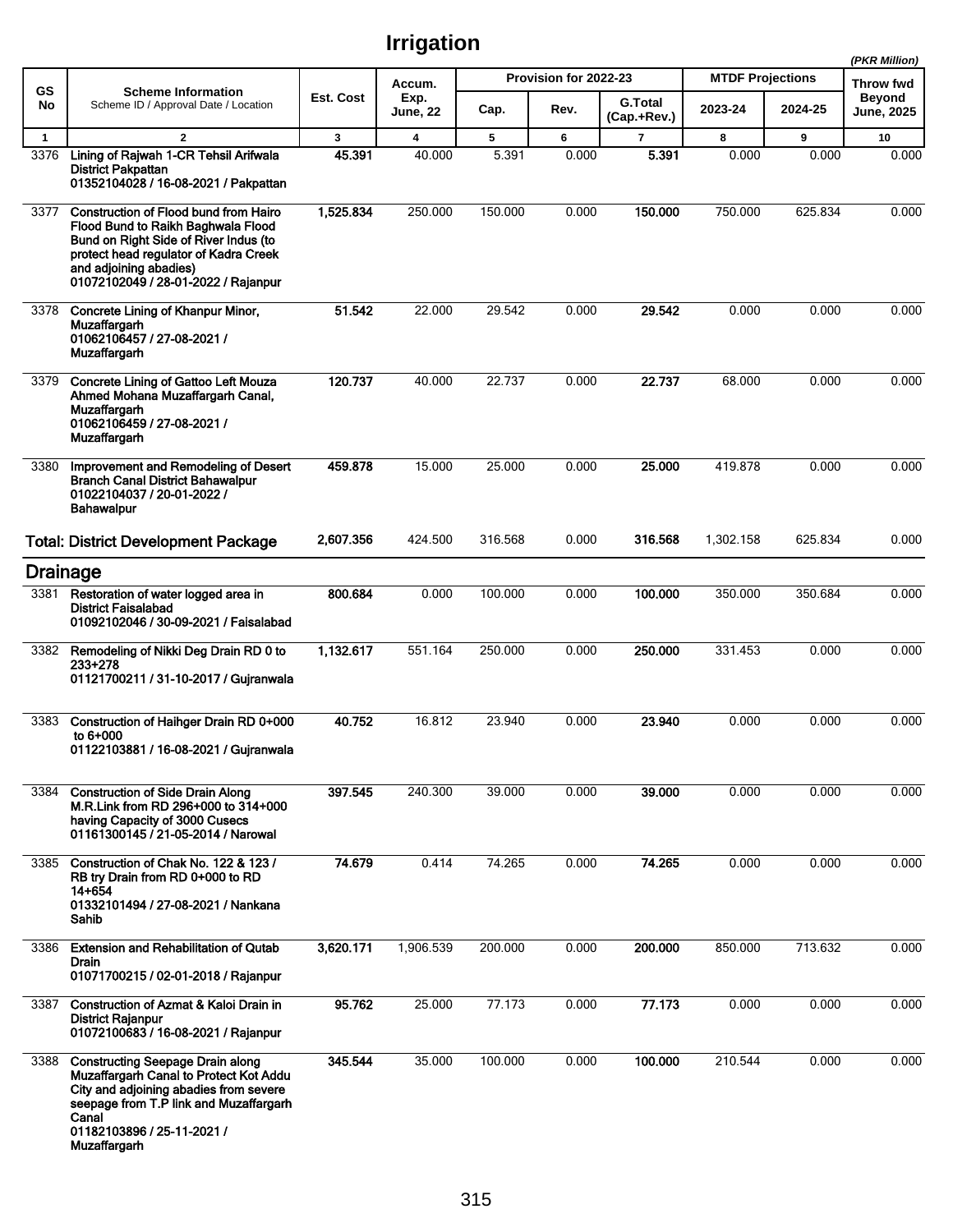|              |                                                                                                                                                                                  |           |                         |         |                       |                               |                         |           | (PKR Million)                      |
|--------------|----------------------------------------------------------------------------------------------------------------------------------------------------------------------------------|-----------|-------------------------|---------|-----------------------|-------------------------------|-------------------------|-----------|------------------------------------|
| GS           | <b>Scheme Information</b>                                                                                                                                                        |           | Accum.                  |         | Provision for 2022-23 |                               | <b>MTDF Projections</b> |           | Throw fwd                          |
| No           | Scheme ID / Approval Date / Location                                                                                                                                             | Est. Cost | Exp.<br><b>June, 22</b> | Cap.    | Rev.                  | <b>G.Total</b><br>(Cap.+Rev.) | 2023-24                 | 2024-25   | <b>Beyond</b><br><b>June, 2025</b> |
| $\mathbf{1}$ | $\mathbf{2}$                                                                                                                                                                     | 3         | $\overline{\mathbf{4}}$ | 5       | 6                     | 7                             | 8                       | 9         | 10                                 |
| 3389         | Reclamation of water logged agriculture<br>land of Border Area along Hakra Canal<br>01011805021 / 20-02-2018 /<br>Bahawalnagar                                                   | 1,581.744 | 0.000                   | 25.000  | 0.000                 | 25.000                        | 675.000                 | 881.744   | 0.000                              |
| 3390         | Mitigation of Water Logging in District<br>R.Y.Khan<br>01031700209 / 20-02-2018 / Rahim Yar<br>Khan                                                                              | 1,604.316 | 0.000                   | 25.000  | 0.000                 | 25.000                        | 725.000                 | 854.316   | 0.000                              |
|              | <b>Total: Drainage</b>                                                                                                                                                           | 9,693.814 | 2,775.229               | 914.378 | 0.000                 | 914.378                       | 3,141.997               | 2,800.376 | 0.000                              |
|              | <b>Flood Works</b>                                                                                                                                                               |           |                         |         |                       |                               |                         |           |                                    |
| 3391         | <b>Channelization of Nullah Broach Tehsil</b><br><b>Isa Khel District Mianwali</b><br>01321501261 / 07-10-2015 / Mianwali                                                        | 505.512   | 272.295                 | 35.000  | 0.000                 | 35.000                        | 198.217                 | 0.000     | 0.000                              |
| 3392         | Channelization of Jabba Nullah Tehsil &<br><b>District Mianwali</b><br>01321601763 / 04-05-2017 / Mianwali                                                                       | 695.654   | 341.903                 | 75.000  | 0.000                 | 75.000                        | 100.000                 | 0.000     | 0.000                              |
| 3393         | Flood Protection of Sialkot against Aik,<br><b>Bhed, and Palkhu Nullah</b><br>01171400650 / 10-06-2015 / Sialkot                                                                 | 4,787.145 | 2,991.304               | 50.000  | 0.000                 | 50,000                        | 750.000                 | 995.841   | 0.000                              |
| 3394         | <b>Extension of Colony Protection Bund of</b><br>Marala Barrage and Realignment of<br><b>Tunnelwah Nullah in Sialkot District</b><br>01172002230 / Un-Approved / Sialkot         | 1,800.000 | 0.000                   | 25.000  | 0.000                 | 25.000                        | 800.000                 | 975.000   | 0.000                              |
| 3395         | <b>Enhancing Capacity of Nullah Bhed and</b><br>Laila Drain in District Sheikhupura<br>01211400621 / 26-05-2015 /<br>Sheikhupura                                                 | 696.872   | 596.872                 | 50.000  | 0.000                 | 50.000                        | 50.000                  | 0.000     | 0.000                              |
| 3396         | <b>Construction of Mole Head Spur for</b><br>Protection of Nawan Kot Village and<br><b>Other Infrastructure</b><br>01211501145 / 15-09-2015 /<br>Sheikhupura                     | 260.953   | 28.620                  | 50.000  | 0.000                 | 50.000                        | 100.000                 | 0.000     | 0.000                              |
| 3397         | Flood protection of Kamoki and<br>adjoining areas<br>01211501146 / 02-09-2015 /<br>Sheikhupura                                                                                   | 2,174.936 | 2,083.204               | 150.000 | 0.000                 | 150.000                       | 0.000                   | 0.000     | 0.000                              |
| 3398         | <b>Channelization of Deg Diversion</b><br>Channel<br>01211700220 / 07-12-2018 /<br>Sheikhupura                                                                                   | 2,018.518 | 978.299                 | 100.000 | 0.000                 | 100.000                       | 940.219                 | 0.000     | 0.000                              |
| 3399         | <b>Channelization of Deg Nullah (Land</b><br><b>Acquisition Punjab Component)</b><br>01211603607 / 30-11-2016 /<br>Sheikhupura                                                   | 3,175.485 | 2,915.942               | 259.543 | 0.000                 | 259.543                       | 0.000                   | 0.000     | 0.000                              |
| 3400         | Construction of Spur at Chorkin, District<br>D. G. Khan<br>01041800363 / 03-04-2020 / Dera Ghazi<br><b>Khan</b>                                                                  | 361.060   | 140.000                 | 1.000   | 0.000                 | 1.000                         | 0.000                   | 0.000     | 0.000                              |
| 3401         | <b>Construction of Flood Bund along River</b><br>Indus from Rakh Bagh Wala to Bait<br>Wagwar Kot Mithan District Rajanpur RD<br>$0 - 275$<br>01071601772 / 13-12-2016 / Rajanpur | 1,645.936 | 936.931                 | 150.000 | 0.000                 | 150.000                       | 559.005                 | 0.000     | 0.000                              |
| 3402         | <b>Construction of Head Regulator and</b><br>allied structures on Lala Creek for<br>protecting District Layyah from Floods<br>01051700041 / 31-10-2017 / Layyah                  | 539.479   | 527.479                 | 10.000  | 0.000                 | 10.000                        | 0.000                   | 0.000     | 0.000                              |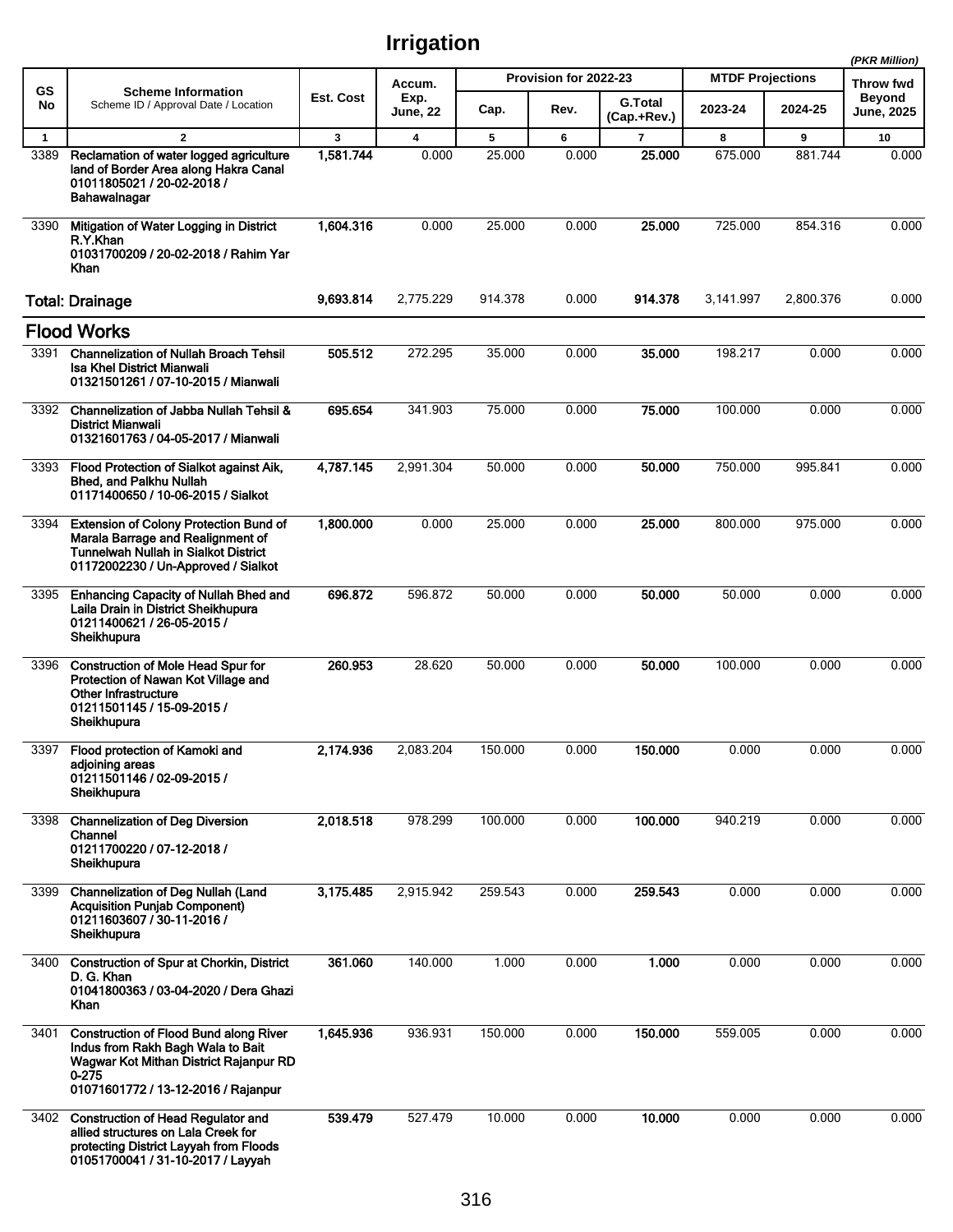|                      |                                                                                                                                                                                                                              |                |                                    |                      |                               |                           |                                    |            | (PKR Million)                     |
|----------------------|------------------------------------------------------------------------------------------------------------------------------------------------------------------------------------------------------------------------------|----------------|------------------------------------|----------------------|-------------------------------|---------------------------|------------------------------------|------------|-----------------------------------|
| <b>GS</b><br>No      | <b>Scheme Information</b><br>Scheme ID / Approval Date / Location                                                                                                                                                            | Est. Cost      | Accum.<br>Exp.                     | Cap.                 | Provision for 2022-23<br>Rev. | <b>G.Total</b>            | <b>MTDF Projections</b><br>2023-24 | 2024-25    | <b>Throw fwd</b><br><b>Beyond</b> |
|                      |                                                                                                                                                                                                                              |                | <b>June, 22</b>                    |                      |                               | (Cap.+Rev.)               |                                    |            | June, 2025                        |
| $\mathbf{1}$<br>3403 | $\overline{2}$<br>Protection of Irrigation Infrastructures<br>and abadies between RD:206-224 of<br><b>Minchin Flood Bund</b><br>01032100698 / 05-11-2021 / Rahim Yar<br>Khan                                                 | 3<br>1.380.448 | $\overline{\mathbf{4}}$<br>338.750 | 5<br>300.000         | 6<br>0.000                    | $\overline{7}$<br>300,000 | 8<br>150.000                       | 9<br>0.000 | 10<br>0.000                       |
| 3404                 | Raising & Strengthening of Gunda Bund<br>near Maddokana Guide Wall Spur<br>01081700396 / 11-01-2018 / Chiniot                                                                                                                | 195.744        | 144.571                            | 11.173               | 0.000                         | 11.173                    | 0.000                              | 0.000      | 0.000                             |
| 3405                 | Management of Hill Torrents in DG Khan<br>Irrigation Zone Sori Lund, Vidore,<br>Mithawan, Kaha and Chachar (Sori Lund<br><b>Hill Torrents)</b><br>01381400336 / 08-12-2014 / Dera Ghazi<br>Khan, Rajanpur                    | 2,035.000      | 1,689.760                          | 5.000                | 0.000                         | 5.000                     | 0.000                              | 0.000      | 0.000                             |
|                      | <b>Total: Flood Works</b>                                                                                                                                                                                                    | 22,272.742     | 13,985.930                         | 1,271.716            | 0.000                         | 1,271.716                 | 3,647.441                          | 1,970.841  | 0.000                             |
|                      | <b>Foreign Aided Projects</b>                                                                                                                                                                                                |                |                                    |                      |                               |                           |                                    |            |                                   |
| 3406                 | Rehabilitation and up gradation of<br>Trimmu Barrage, Punjnad Head Works<br>01101400008 / 03-07-2014 / Jhang                                                                                                                 | 16,800.000     | 15,598.463<br>Local:               | 1,201.530<br>201.530 | 0.000<br>0.000                | 1,201.530<br>201.530      | 0.000                              | 0.000      | 0.000                             |
|                      |                                                                                                                                                                                                                              |                | Foreign:                           | 1,000.000            | 0.000                         | 1,000.000                 |                                    |            |                                   |
| 3407                 | Rehabilitation and Modernization of<br><b>Islam Barrage</b><br>01021800346 / 06-08-2019 /                                                                                                                                    | 2,993.180      | 1,073.859<br>Local:                | 1,315.000<br>140.000 | 0.000<br>0.000                | 1,315.000<br>140.000      | 604.321                            | 0.000      | 0.000                             |
|                      | Bahawalpur                                                                                                                                                                                                                   |                | Foreign:                           | 1,175.000            | 0.000                         | 1,175.000                 |                                    |            |                                   |
| 3408                 | <b>Project Readiness Financing Facility for</b><br><b>Punjab Water Resources Management</b><br>01371800092 / 01-08-2019 / Punjab                                                                                             | 1,276.324      | 183.513<br>Local:                  | 265.000<br>15.000    | 0.000<br>0.000                | 265.000<br>15.000         | 350.000                            | 477.811    | 0.000                             |
|                      |                                                                                                                                                                                                                              |                | Foreign:                           | 250.000              | 0.000                         | 250.000                   |                                    |            |                                   |
| 3409                 | Lower Bari Doab Canal Improvement<br>Project PC I<br>01380600003 / 07-03-2007 /<br>Kasur, Khanewal, Okara, Sahiwal                                                                                                           | 29,832.490     | 27,564.864                         | 20.000               | 0.000                         | 20.000                    | 0.000                              | 0.000      | 0.000                             |
| 3410                 | <b>Construction of Jalalpur Irrigation Project</b><br>and its System                                                                                                                                                         | 32,721.460     | 8,422.040                          | 6,258.000            | 0.000                         | 6,258.000                 | 5,500.000                          | 5,982.000  | 6,559.420                         |
|                      | 01281800034 / 07-02-2018 /<br>Jhelum,Khushab                                                                                                                                                                                 |                | Local:<br>Foreign:                 | 500.000<br>5,758.000 | 0.000<br>0.000                | 500,000<br>5,758.000      |                                    |            |                                   |
|                      | <b>Total: Foreign Aided Projects</b>                                                                                                                                                                                         | 83,623.454     | 52,842.739                         | 9,059.530            | 0.000                         | 9,059.530                 | 6,454.321                          | 6,459.811  | 6,559.420                         |
| Irrigation           |                                                                                                                                                                                                                              |                |                                    |                      |                               |                           |                                    |            |                                   |
| 3411                 | <b>Rehabilitation of Manchar High Level</b><br>Channel RD 0 to RD 19500 and 1R<br>Minor RD 0 to RD 7 Tail<br>01121700204 / 31-08-2017 / Gujranwala                                                                           | 91.757         | 79.813                             | 12.000               | 0.000                         | 12.000                    | 0.000                              | 0.000      | 0.000                             |
|                      | 3412 Concrete Lining of Gharial Disty RD<br>0+000 to 30+350 (Tail) & Hachar Disty<br>RD 0+000 to 22+200 (Tail)<br>01122101942 / 16-08-2021 / Gujranwala                                                                      | 136.847        | 30.750                             | 106.097              | 0.000                         | 106.097                   | 0.000                              | 0.000      | 0.000                             |
| 3413                 | <b>Consultancy Services for Monitoring of</b><br>Development Projects / Program in<br><b>Irrigation Department</b><br>01191901162 / 17-12-2019 / Lahore                                                                      | 1,303.155      | 370.710                            | 200.000              | 0.000                         | 200.000                   | 382.000                            | 350.445    | 0.000                             |
| 3414                 | PC-I for improving shortage of water<br>supply in Shikhanwala disty, Concrete<br>Lining of Chichoki Malian Disty System,<br>Ahmadwala Minor, Muniawala Minor and<br>Hardo Minor<br>01211902344 / 24-02-2020 /<br>Sheikhupura | 481.335        | 20.000                             | 100.000              | 0.000                         | 100.000                   | 150.000                            | 0.000      | 0.000                             |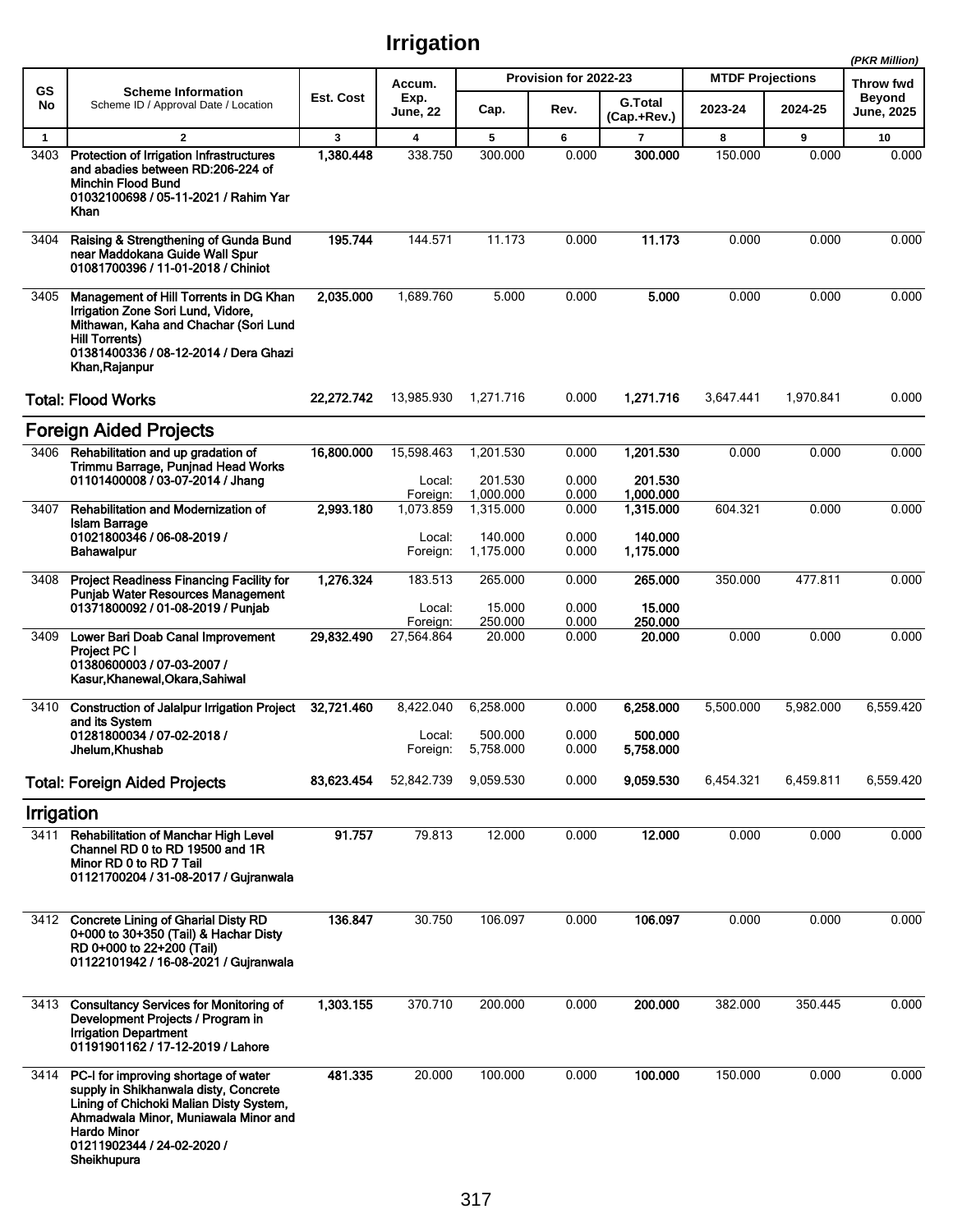|              |                                                                                                                                                               |              |                         |           |                       |                               |                         |           | (PKR Million)        |
|--------------|---------------------------------------------------------------------------------------------------------------------------------------------------------------|--------------|-------------------------|-----------|-----------------------|-------------------------------|-------------------------|-----------|----------------------|
| GS           | <b>Scheme Information</b>                                                                                                                                     |              | Accum.                  |           | Provision for 2022-23 |                               | <b>MTDF Projections</b> |           | Throw fwd            |
| No           | Scheme ID / Approval Date / Location                                                                                                                          | Est. Cost    | Exp.<br><b>June, 22</b> | Cap.      | Rev.                  | <b>G.Total</b><br>(Cap.+Rev.) | 2023-24                 | 2024-25   | Beyond<br>June, 2025 |
| $\mathbf{1}$ | $\mathbf{2}$                                                                                                                                                  | $\mathbf{3}$ | $\overline{\mathbf{4}}$ | 5         | 6                     | $\overline{7}$                | 8                       | 9         | 10                   |
| 3415         | <b>Construction of Kashmir Minor, Chak</b><br>177/P to Kartarpur, District Nankana<br>Sahib<br>01201501372 / 27-11-2015 / Nankana<br>Sahib                    | 310.722      | 272.767                 | 10.000    | 0.000                 | 10.000                        | 0.000                   | 0.000     | 0.000                |
| 3416         | <b>Construction of Gated Head Regulators</b><br>from RD:205+000 to 283+000 of BRBD<br><b>Link Canal</b><br>01182100702 / 03-09-2021 / Kasur                   | 911.407      | 1.000                   | 100.000   | 0.000                 | 100.000                       | 395.542                 | 0.000     | 0.000                |
| 3417         | Concrete Lining of Pattoki Lift Irrigation<br>Channel RD 0+000 - 25+500<br>01182101941 / 06-04-2021 / Kasur                                                   | 167.000      | 70.000                  | 99.674    | 0.000                 | 99.674                        | 0.000                   | 0.000     | 0.000                |
| 3418         | Remodeling of SMB Link Canal and<br><b>Enhancing Capacity of Mailsi Syphon</b><br>01251400449 / 25-02-2015 / Vehari                                           | 4,034.893    | 3,511.341               | 75.000    | 0.000                 | 75.000                        | 175.000                 | 0.000     | 0.000                |
| 3419         | <b>Lining of Lal Distributary</b><br>01041501143 / 02-09-2015 / Dera Ghazi<br>Khan                                                                            | 73.565       | 68.060                  | 5.000     | 0.000                 | 5.000                         | 0.000                   | 0.000     | 0.000                |
| 3420         | <b>Constructing Flood Carrying Channel Hill</b><br>Torrent Crossing at RD:123+000 of Dajal<br><b>Branch</b><br>01072100687 / 16-09-2021 / Rajanpur            | 803.603      | 150.000                 | 300.000   | 0.000                 | 300.000                       | 353.603                 | 0.000     | 0.000                |
| 3421         | Concrete Lining of Maggi Magassom<br>Link RD 0 to 58500<br>01061400328 / 18-12-2014 /<br><b>Muzaffargarh</b>                                                  | 434.798      | 351.650                 | 40.000    | 0.000                 | 40.000                        | 0.000                   | 0.000     | 0.000                |
| 3422         | <b>Rehabilitation &amp; Concrete Side</b><br>Protection / Lining of Dinga Disty and its<br>System<br>01132102048 / 06-01-2022 /<br>Muzaffargarh               | 737.339      | 150.000                 | 250.000   | 0.000                 | 250.000                       | 337.339                 | 0.000     | 0.000                |
| 3423         | <b>Rehabilitation of Ahmadpur Branch</b><br>System<br>01021400330 / 08-12-2014 /<br>Bahawalpur                                                                | 1.762.158    | 813.996                 | 250.000   | 0.000                 | 250,000                       | 698.162                 | 0.000     | 0.000                |
| 3424         | Rehabilitation of 6R/Hakra with System<br>01011601753 / 09-12-2016 /<br>Bahawalnagar                                                                          | 393.292      | 357.893                 | 12.500    | 0.000                 | 12.500                        | 0.000                   | 0.000     | 0.000                |
| 3425         | Rehabilitation of 7R/Hakra with System<br>01011601754 / 09-12-2016 /<br>Bahawalnagar                                                                          | 395.995      | 352.497                 | 12.500    | 0.000                 | 12.500                        | 0.000                   | 0.000     | 0.000                |
| 3426         | Rehabilitation of Hakra Branch from RD<br>0+000 to 286+920<br>01011800033 / 04-05-2018 /<br>Bahawalnagar                                                      | 868.599      | 722.796                 | 50.000    | 0.000                 | 50.000                        | 0.000                   | 0.000     | 0.000                |
| 3427         | Rehabilitation of Minchin Branch in<br>Pacca Larran Sub Division<br>01032102834 / 28-12-2021 / Rahim Yar<br>Khan                                              | 1,063.858    | 0.000                   | 135.000   | 0.000                 | 135.000                       | 500.000                 | 428.858   | 0.000                |
| 3428         | Remodeling/Re-Sectioning of<br>Rahimyarkhan Branch RD:0-187 Tail<br>01032102835 / 28-12-2021 / Rahim Yar<br>Khan                                              | 1,204.263    | 0.000                   | 200.000   | 0.000                 | 200.000                       | 600.000                 | 404.263   | 0.000                |
| 3429         | Improvement of Irrigation Water Supply<br>at Tail Reaches of Irrigation Channels of<br>Minors in Selected Area of Punjab<br>01371700674 / 11-08-2017 / Punjab | 6,000.000    | 1,138.208               | 1,652.000 | 0.000                 | 1,652.000                     | 1,660.000               | 1,597.920 | 0.000                |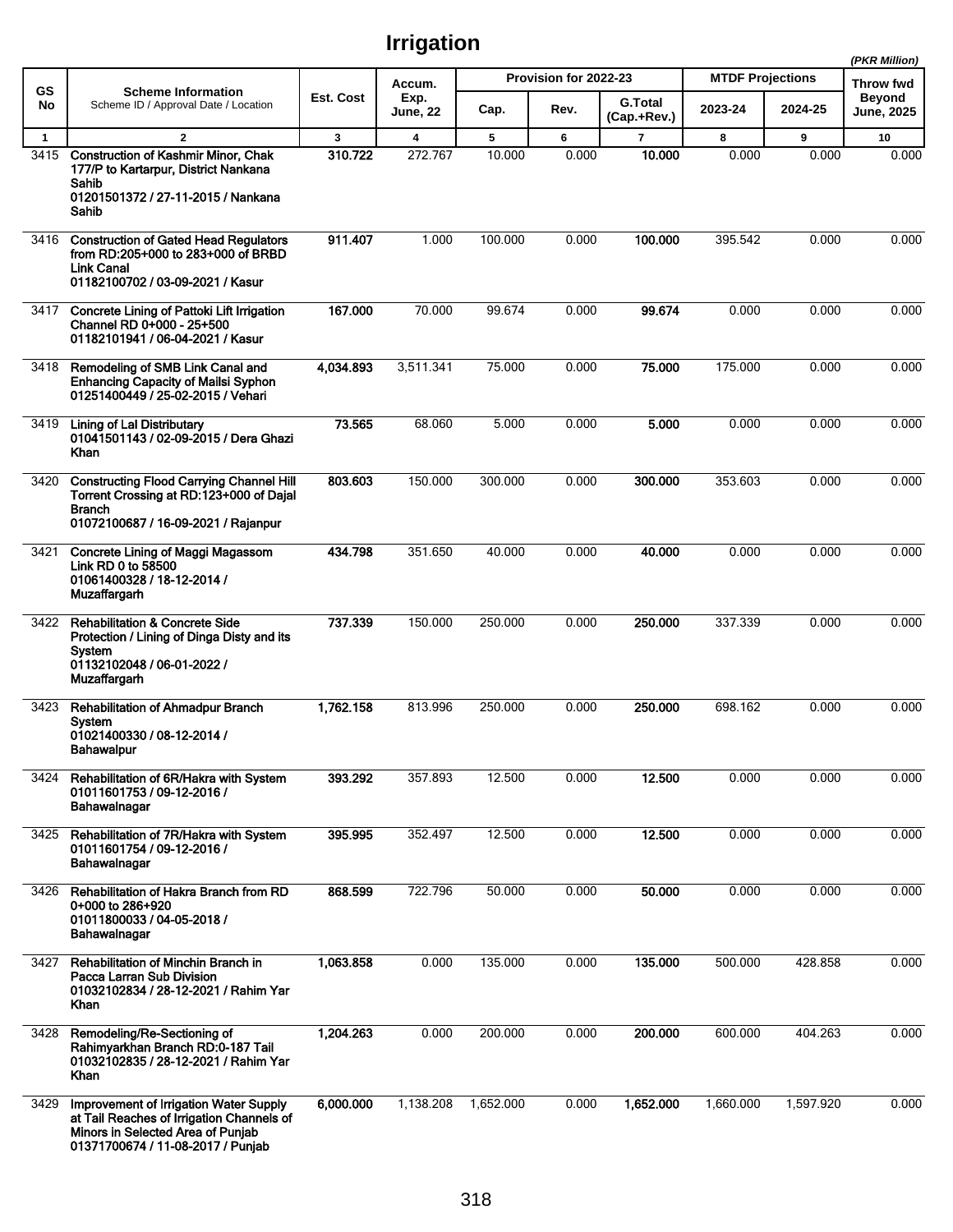|              |                                                                                                                                                                     |            |                         |           |                       |                               |                         |           | (PKR Million)               |  |
|--------------|---------------------------------------------------------------------------------------------------------------------------------------------------------------------|------------|-------------------------|-----------|-----------------------|-------------------------------|-------------------------|-----------|-----------------------------|--|
| <b>GS</b>    | <b>Scheme Information</b>                                                                                                                                           |            | Accum.                  |           | Provision for 2022-23 |                               | <b>MTDF Projections</b> |           | Throw fwd                   |  |
| No           | Scheme ID / Approval Date / Location                                                                                                                                | Est. Cost  | Exp.<br><b>June, 22</b> | Cap.      | Rev.                  | <b>G.Total</b><br>(Cap.+Rev.) | 2023-24                 | 2024-25   | <b>Beyond</b><br>June, 2025 |  |
| $\mathbf{1}$ | $\overline{2}$                                                                                                                                                      | 3          | 4                       | 5         | 6                     | $\overline{7}$                | 8                       | 9         | 10                          |  |
| 3430         | <b>Project Management Cost for Project</b><br>Implementation Unit (PIU) for (FERRP &<br>DCRIP) in Punjab Irrigation Department<br>01371800201 / 26-03-2019 / Punjab | 105.501    | 33.956                  | 0.000     | 45.000                | 45.000                        | 0.000                   | 0.000     | 0.000                       |  |
| 3431         | Concrete Lining of Irrigation Channels in<br>Punjab to improve water delivery<br>performance and conveyance efficiency<br>01372102564 / 07-10-2021 / Punjab         | 3,000.000  | 44.271                  | 1,509.989 | 0.000                 | 1,509.989                     | 100.000                 | 545.740   | 800.000                     |  |
| 3432         | Rehabilitation of Trimmu Sidhnai Link<br>Canal<br>01381501259 / 20-10-2015 /<br>Jhang,Toba Tek Singh                                                                | 2,455.000  | 1,438.513               | 300.000   | 0.000                 | 300.000                       | 716.187                 | 0.000     | 0.000                       |  |
| 3433         | Land Acquisition for Jalalpur Irrigation<br>Proiect<br>01381501534 / 05-01-2016 /<br>Jhelum, Khushab                                                                | 3,663.950  | 3,360.065               | 100.000   | 0.000                 | 100.000                       | 203.885                 | 0.000     | 0.000                       |  |
| 3434         | PC-1 for Remaining Land Acquisition for<br><b>GTC Project</b><br>01311800143 / 28-01-2020 /<br>Bhakkar, Jhang, Khushab, Layyah, Muzaff<br>argarh                    | 8,171.031  | 3,216.499               | 650.000   | 0.000                 | 650,000                       | 1,700.000               | 2,604.532 | 0.000                       |  |
| 3435         | Rehabilitation of Shoria, Dhingana and<br>Darkhast Distys Systems in District<br>D.G.Khan<br>01072001801 / 19-02-2021 / Dera Ghazi<br>Khan, Rajanpur                | 396.879    | 300.000                 | 30.000    | 0.000                 | 30.000                        | 0.000                   | 0.000     | 0.000                       |  |
| 3436         | Drought Reduction in D.G. Khan area<br>through Construction of Mini Reservoirs<br>01382100681 / 08-04-2021 / Dera Ghazi<br>Khan, Rajanpur                           | 377.629    | 349.840                 | 27.000    | 0.000                 | 27.000                        | 0.000                   | 0.000     | 0.000                       |  |
| 3437         | Pakpattan Canal and Sulemanki Barrage<br><b>Improvement Project (PCSBIP)</b><br>(Clearing the Liabilities)<br>01382102055 / 27-08-2021 /<br>Bahawalnagar, Pakpattan | 299.233    | 265.000                 | 20.000    | 0.000                 | 20,000                        | 0.000                   | 0.000     | 0.000                       |  |
| 3438         | Improving Conveyance Capacity of<br>Gugera Branch of Lower Bari Doab<br>Canal (LBDC)<br>01092103888 / 12-11-2021 /<br>Kasur Okara Sahiwal                           | 560.000    | 75.000                  | 150.000   | 0.000                 | 150.000                       | 203.521                 | 0.000     | 0.000                       |  |
|              | <b>Total: Irrigation</b>                                                                                                                                            | 40,203.809 | 17,544.625              | 6,396.760 | 45.000                | 6.441.760                     | 8,175.239               | 5,931.758 | 800.000                     |  |
|              | Local Development Programme                                                                                                                                         |            |                         |           |                       |                               |                         |           |                             |  |
| 3439         | Lining of Bungahayat Disty RD 81+670<br>to 110+272 Tail in Tehsil and District<br>Pakpattan<br>01351700691 / 13-11-2017 / Pakpattan                                 | 67.967     | 44.443                  | 10.000    | 0.000                 | 10.000                        | 0.000                   | 0.000     | 0.000                       |  |
|              | <b>Total: Local Development Programme</b>                                                                                                                           | 67.967     | 44.443                  | 10.000    | 0.000                 | 10.000                        | 0.000                   | 0.000     | 0.000                       |  |
| <b>NDRMF</b> |                                                                                                                                                                     |            |                         |           |                       |                               |                         |           |                             |  |
| 3440         | Rehabilitation / Restoration of Jalala<br>Flood Protection Bund from RD: 0+000<br>to RD 26+700 (NDRMF)<br>01171902351 / 03-06-2019 / Sialkot                        | 210.558    | 84.385                  | 1.000     | 0.000                 | 1.000                         | 0.000                   | 0.000     | 0.000                       |  |
| 3441         | Rehabilitaion / Restoration of Hajipur<br><b>Gujran Flood Protection Bund RD:</b><br>0+000 to RD 37+750 (NDRMF)<br>01161902350 / 28-05-2019 / Narowal               | 500.576    | 189.134                 | 1.000     | 0.000                 | 1.000                         | 0.000                   | 0.000     | 0.000                       |  |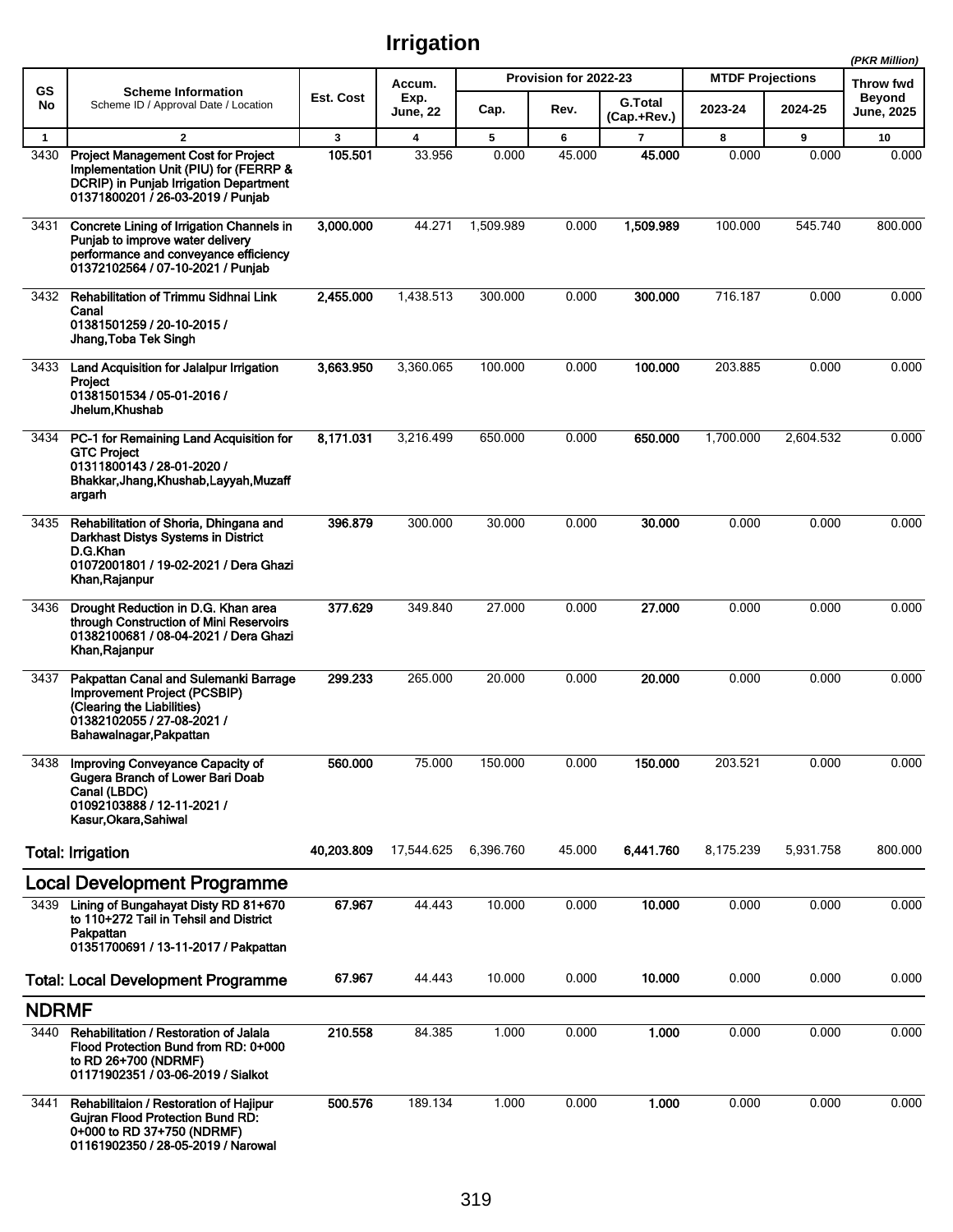|              |                                                                                                                                                                                                            |            |                         |           |                       |                               |                         |           | (PKR Million)               |
|--------------|------------------------------------------------------------------------------------------------------------------------------------------------------------------------------------------------------------|------------|-------------------------|-----------|-----------------------|-------------------------------|-------------------------|-----------|-----------------------------|
| <b>GS</b>    | <b>Scheme Information</b>                                                                                                                                                                                  |            | Accum.                  |           | Provision for 2022-23 |                               | <b>MTDF Projections</b> |           | Throw fwd                   |
| No           | Scheme ID / Approval Date / Location                                                                                                                                                                       | Est. Cost  | Exp.<br><b>June, 22</b> | Cap.      | Rev.                  | <b>G.Total</b><br>(Cap.+Rev.) | 2023-24                 | 2024-25   | <b>Beyond</b><br>June, 2025 |
| $\mathbf{1}$ | $\mathbf{2}$                                                                                                                                                                                               | 3          | $\overline{\mathbf{4}}$ | 5         | 6                     | $\overline{7}$                | 8                       | 9         | 10                          |
| 3442         | Protection of village abadies Shahpur<br>Chaniora. Fatehpur Guiran and Sukho<br>Chak against the erosive action of Bein<br><b>Nullah in District Narowal (NDRMF)</b><br>01161902352 / 28-05-2019 / Narowal | 162.885    | 59.402                  | 1.000     | 0.000                 | 1.000                         | 0.000                   | 0.000     | 0.000                       |
| 3443         | Rehabillitation of old Deg Nullah from<br>Deg Diversion Channel to QB Link Canal<br>(NDRMF)<br>01211902358 / 17-05-2019 /<br>Sheikhupura                                                                   | 385.447    | 91.693                  | 1.000     | 0.000                 | 1.000                         | 0.000                   | 0.000     | 0.000                       |
|              | <b>Total: NDRMF</b>                                                                                                                                                                                        | 1,259.466  | 424.614                 | 4.000     | 0.000                 | 4.000                         | 0.000                   | 0.000     | 0.000                       |
|              | <b>Small Dams</b>                                                                                                                                                                                          |            |                         |           |                       |                               |                         |           |                             |
|              | 3444 Construction of Mohata Dam<br>01291400337 / 09-12-2014 / Rawalpindi                                                                                                                                   | 2,804.660  | 2,447.838               | 250.000   | 0.000                 | 250.000                       | 106.822                 | 0.000     | 0.000                       |
| 3445         | <b>Construction of Dadhocha Dam</b><br>01291601780 / 02-01-2018 / Rawalpindi                                                                                                                               | 6,492.480  | 2,580.197               | 550.000   | 0.000                 | 550.000                       | 1,350.000               | 1,812.283 | 200.000                     |
| 3446         | <b>Construction of Papin Dam Project</b><br>01291800004 / 07-02-2018 / Rawalpindi                                                                                                                          | 2,004.190  | 839.663                 | 50.000    | 0.000                 | 50.000                        | 800.000                 | 314.527   | 0.000                       |
| 3447         | <b>Construction of Mohra Shera Dam in</b><br><b>District Rawalpindi</b><br>01290900044 / 17-07-2009 / Rawalpindi                                                                                           | 844.587    | 604.400                 | 200.000   | 0.000                 | 200.000                       | 40.187                  | 0.000     | 0.000                       |
| 3448         | <b>Construction of Mujahid Dam District</b><br>Rawalpindi<br>01290800028 / 07-09-2009 / Rawalpindi                                                                                                         | 981.310    | 782.485                 | 100.000   | 0.000                 | 100.000                       | 98.825                  | 0.000     | 0.000                       |
| 3449         | <b>Construction of Small Dams in District</b><br>Attock Phase II Shahbazpur, Tajabara<br>and Sadrial Dams (Revised)<br>01260700003 / 19-11-2007 / Attock                                                   | 1,168.580  | 462.010                 | 5.000     | 0.000                 | 5.000                         | 500.000                 | 201.570   | 0.000                       |
| 3450         | Raising of Shahpur Dam<br>01261400671 / 01-07-2015 / Attock                                                                                                                                                | 352.314    | 208.609                 | 10.000    | 0.000                 | 10.000                        | 133.705                 | 0.000     | 0.000                       |
| 3451         | <b>Construction of Dhrabi and Minwal Dam</b><br>(Revised)<br>01270500001 / 15-08-2005 / Chakwal                                                                                                            | 981.365    | 454.000                 | 5.000     | 0.000                 | 5.000                         | 300.000                 | 222.365   | 0.000                       |
| 3452         | <b>Construction of Small Dams in District</b><br>Chakwal Phase II (Dhok Hum, Mundi<br>Dam, Dhok Jhang and Uthwal /Lakhwal<br>Dam (Revised)<br>01270900024 / 19-03-2010 / Chakwal                           | 1,496.080  | 971.000                 | 5.000     | 0.000                 | 5.000                         | 300.000                 | 215.080   | 5.000                       |
| 3453         | <b>Construction of Tamman Dam</b><br>01271400154 / 16-10-2014 / Chakwal                                                                                                                                    | 1,542.014  | 1,137.683               | 195.000   | 0.000                 | 195.000                       | 209.331                 | 0.000     | 0.000                       |
| 3454         | <b>Construction of Ghabir Dam (Land</b><br><b>Acquisition and Command Area</b><br>Development Punjab Component)<br>01271501147 / 11-09-2015 / Chakwal                                                      | 924.933    | 570.513                 | 5.000     | 0.000                 | 5.000                         | 349.420                 | 0.000     | 0.000                       |
| 3455         | <b>Construction of Sorra Dam</b><br>01042101497 / 14-09-2021 / Dera Ghazi<br>Khan                                                                                                                          | 8,151.580  | 30.000                  | 1,100.000 | 0.000                 | 1,100.000                     | 2,300.000               | 2,400.000 | 2,321.580                   |
| 3456         | Land acquisition of Sorra Dam Project<br>01042107963 / 16-08-2021 / Dera Ghazi<br>Khan                                                                                                                     | 343.066    | 180.886                 | 22.298    | 0.000                 | 22.298                        | 0.000                   | 0.000     | 0.000                       |
|              | <b>Total: Small Dams</b>                                                                                                                                                                                   | 28,087.159 | 11,269.284              | 2,497.298 | 0.000                 | 2,497.298                     | 6,488.290               | 5,165.825 | 2,526.580                   |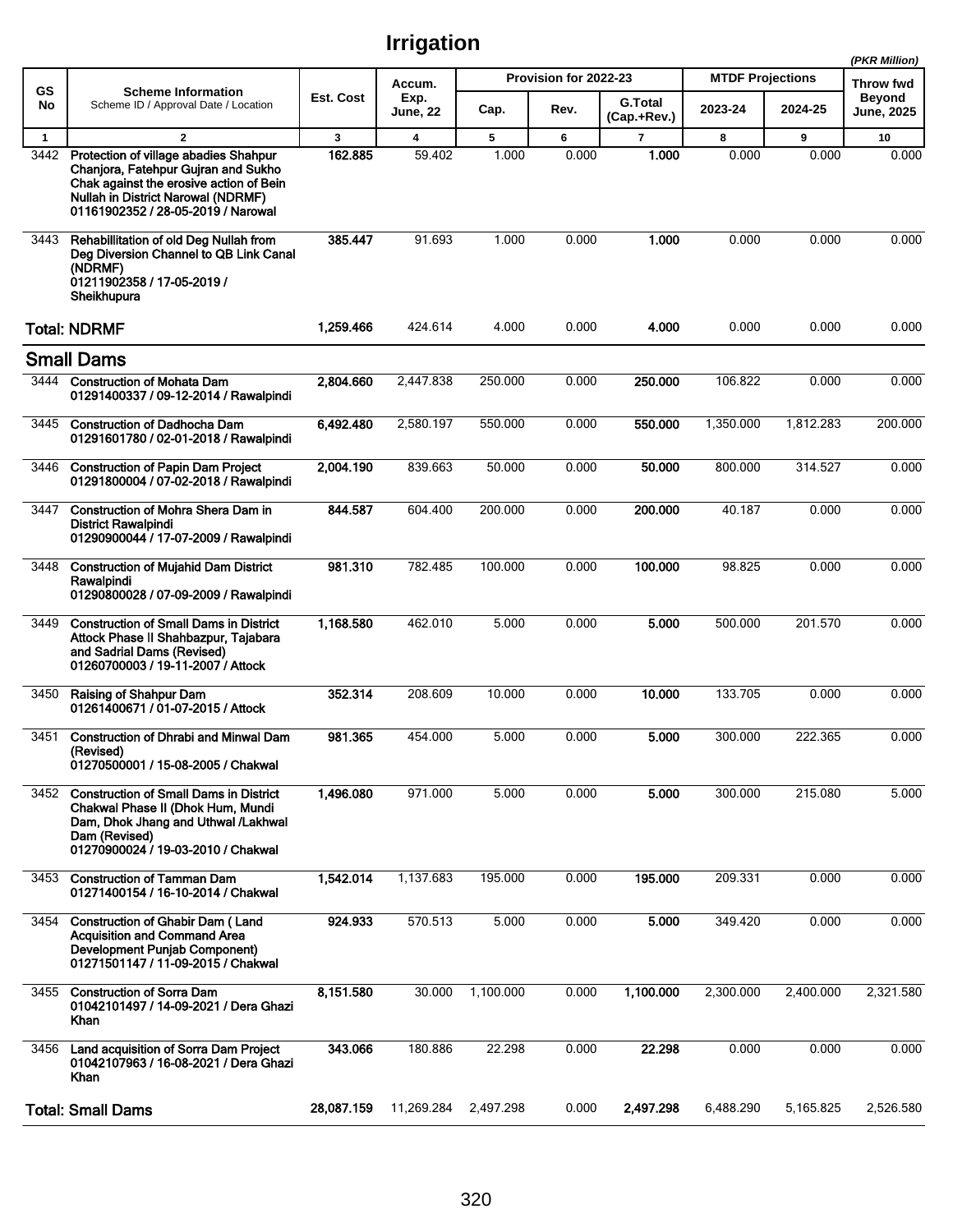|              |                                                                                                                                                                                                                        |           |                                          |         |                       |                               |                         |            | (PKR Million)               |
|--------------|------------------------------------------------------------------------------------------------------------------------------------------------------------------------------------------------------------------------|-----------|------------------------------------------|---------|-----------------------|-------------------------------|-------------------------|------------|-----------------------------|
| GS           | <b>Scheme Information</b>                                                                                                                                                                                              |           | Accum.                                   |         | Provision for 2022-23 |                               | <b>MTDF Projections</b> |            | Throw fwd                   |
| No           | Scheme ID / Approval Date / Location                                                                                                                                                                                   | Est. Cost | Exp.<br>June, 22                         | Cap.    | Rev.                  | <b>G.Total</b><br>(Cap.+Rev.) | 2023-24                 | 2024-25    | <b>Beyond</b><br>June, 2025 |
| $\mathbf{1}$ | $\mathbf{2}$                                                                                                                                                                                                           | 3         | 4                                        | 5       | 6                     | $\overline{7}$                | 8                       | 9          | 10                          |
|              | Survey Investigation &<br>Research                                                                                                                                                                                     |           |                                          |         |                       |                               |                         |            |                             |
| 3457         | <b>Feasibility Studies of Mohar Lift Irrigation</b><br>Scheme "A&B" offtake from RD 201+500<br>& 87+000 Mohajir Branch<br>01322002229 / 06-10-2020 / Mianwali                                                          | 51.078    | 38.974                                   | 10.000  | 0.000                 | 10.000                        | 0.000                   | 0.000      | 0.000                       |
| 3458         | Feasibility Study for Paikhel Lift Irrigation<br><b>Scheme of Tehsil and District Mianwali</b><br>01322201249 / 28-12-2021 / Mianwali                                                                                  | 33.862    | 0.000                                    | 20.000  | 0.000                 | 20.000                        | 0.000                   | 0.000      | 0.000                       |
| 3459         | <b>Feasibility Study for Flood Risk</b><br>Management preventing floods in<br><b>Channels of Wazirabad City</b><br>01122001822 / 01-12-2020 / Sialkot                                                                  | 28.825    | 27.825                                   | 1.000   | 0.000                 | 1.000                         | 0.000                   | 0.000      | 0.000                       |
| 3460         | <b>Establishment of Strategic Planning /</b><br>Reform Unit in Irrigation and Power<br><b>Department</b><br>01371400647 / 22-08-2019 / Lahore                                                                          | 215.032   | 110.504                                  | 0.000   | 35.000                | 35.000                        | 44.528                  | 0.000      | 0.000                       |
| 3461         | Review of Feasibility Studies and Detail<br>Design for Drainage Schemes in<br>Selected Area of Irrigation Zone<br><b>Bahawalpur</b><br>01022201250 / 05-11-2021 /<br><b>Bahawalpur</b>                                 | 40.862    | 0.000                                    | 25.000  | 0.000                 | 25.000                        | 0.000                   | 0.000      | 0.000                       |
| 3462         | Recharge of Aquifer for Groundwater<br><b>Management in Punjab</b><br>01371500659 / 01-07-2015 / Punjab                                                                                                                | 785.368   | 228.747                                  | 140.000 | 0.000                 | 140.000                       | 60.000                  | 0.000      | 0.000                       |
| 3463         | <b>Feasibility Study and proposing</b><br>solutions of problematic Small Dams in<br><b>Development Zone</b><br>01371805093 / 02-04-2020 / Punjab                                                                       | 223.711   | 84.159                                   | 60.000  | 0.000                 | 60.000                        | 79.552                  | 0.000      | 0.000                       |
| 3464         | Feasibility Study, Detailed Design of new<br><b>Small Dams</b><br>01381901158 / 24-12-2019 /<br>Attock, Chakwal, Jhelum, Rawalpindi                                                                                    | 446.061   | 30.000                                   | 125.000 | 0.000                 | 125.000                       | 55.000                  | 0.000      | 0.000                       |
| 3465         | Feasibility Study for Remodeling of<br><b>BRBD Link Canal to Meet the Shortage</b><br>of Canal Supply for Lahore and Kasur<br><b>Divisions</b><br>01192001811 / 08-01-2021 /<br>Gujranwala, Kasur, Lahore, Sheikhupura | 77.316    | 70.000                                   | 7.000   | 0.000                 | 7.000                         | 0.000                   | 0.000      | 0.000                       |
| Research     | Total: Survey Investigation &                                                                                                                                                                                          | 1,902.115 | 590.209                                  | 388.000 | 35.000                | 423.000                       | 239.080                 | 0.000      | 0.000                       |
|              | <b>Total: ON-GOING SCHEMES</b>                                                                                                                                                                                         |           | 193, 173. 942 100, 519. 894 21, 838. 250 |         | 80.000                | 21,918.250                    | 30,830.870              | 23,354.445 | 9,886.066                   |
|              | <b>NEW SCHEMES</b>                                                                                                                                                                                                     |           |                                          |         |                       |                               |                         |            |                             |
| Regular      |                                                                                                                                                                                                                        |           |                                          |         |                       |                               |                         |            |                             |
| 3466         | <b>Feasibility studies and Detailed Design</b><br>and Third Party Validation of Projects for<br><b>Irrigation Department</b><br>$0.1$ 100001000 $11.4.8$                                                               | 100.000   | 0.000                                    | 100.000 | 0.000                 | 100.000                       | 0.000                   | 0.000      | 0.000                       |

01192201339 / Un-Approved / Lahore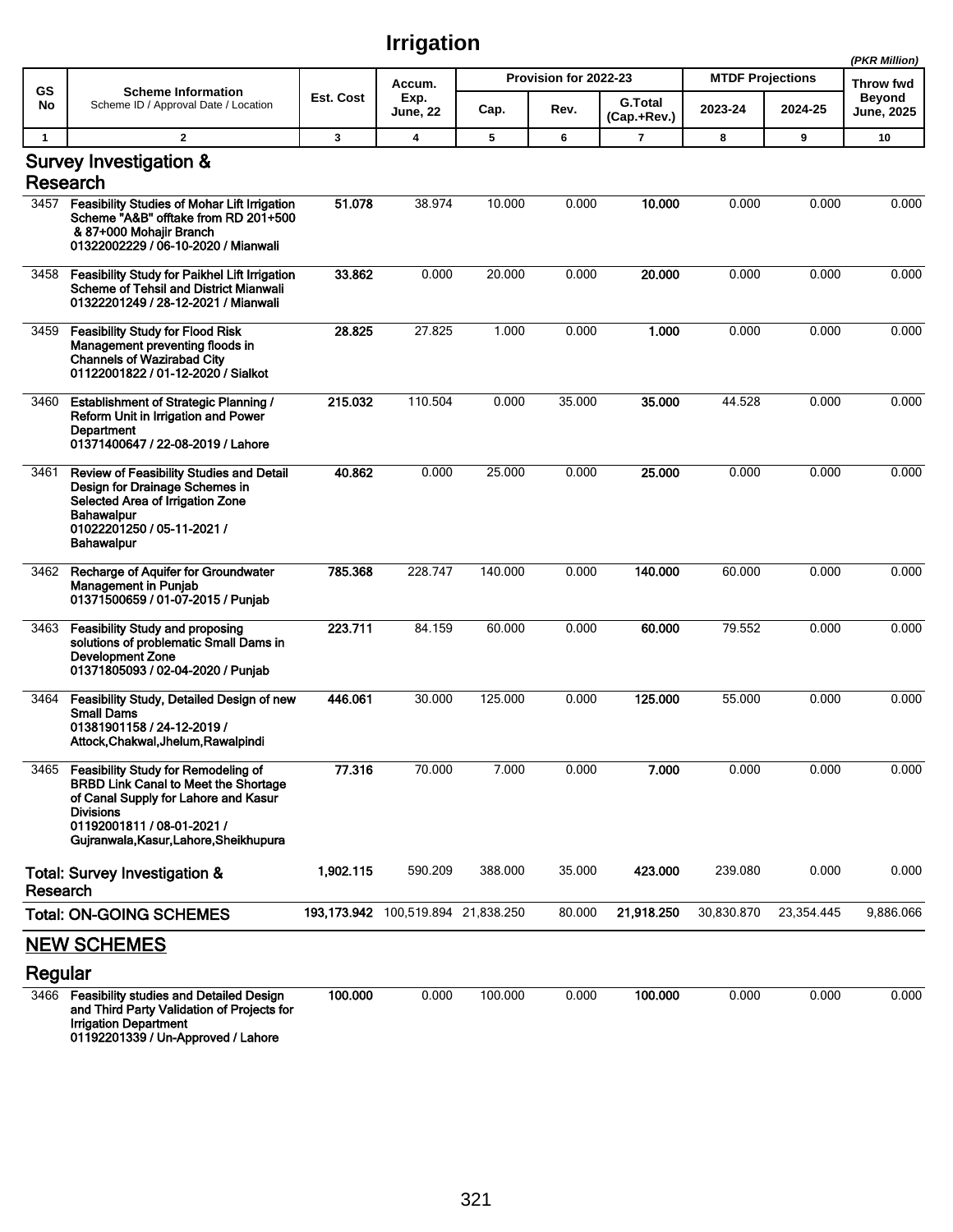|                  |                                                                                                                                                                                                                                                                                                                                                                                                                                                                                                                                 |              |                         |         |                       |                               |                         |         | (PKR Million)                      |
|------------------|---------------------------------------------------------------------------------------------------------------------------------------------------------------------------------------------------------------------------------------------------------------------------------------------------------------------------------------------------------------------------------------------------------------------------------------------------------------------------------------------------------------------------------|--------------|-------------------------|---------|-----------------------|-------------------------------|-------------------------|---------|------------------------------------|
| GS               | <b>Scheme Information</b>                                                                                                                                                                                                                                                                                                                                                                                                                                                                                                       |              | Accum.                  |         | Provision for 2022-23 |                               | <b>MTDF Projections</b> |         | <b>Throw fwd</b>                   |
| No               | Scheme ID / Approval Date / Location                                                                                                                                                                                                                                                                                                                                                                                                                                                                                            | Est. Cost    | Exp.<br><b>June, 22</b> | Cap.    | Rev.                  | <b>G.Total</b><br>(Cap.+Rev.) | 2023-24                 | 2024-25 | <b>Beyond</b><br><b>June, 2025</b> |
| $\mathbf{1}$     | $\overline{2}$                                                                                                                                                                                                                                                                                                                                                                                                                                                                                                                  | $\mathbf{3}$ | $\overline{\mathbf{4}}$ | 5       | 6                     | $\overline{7}$                | 8                       | 9       | 10                                 |
| 3467             | <b>Clearing of Liabilities of Unfunded</b><br><b>Schemes</b><br>01372201340 / Un-Approved /<br>Attock, Bahawalnagar, Bahawalpur, Bhakk<br>ar, Chakwal, Chiniot, Dera Ghazi<br>Khan, Faisalabad, Gujranwala, Gujrat, Hafi<br>zabad, Jhang, Jhelum, Kasur, Khanewal, K<br>hushab, Lahore, Layyah, Lodhran, Mandi<br>Bahauddin, Mianwali, Multan, Muzaffargar<br>h Nankana<br>Sahib, Narowal, Okara, Pakpattan, Rahim<br>Yar<br>Khan, Rajanpur, Rawalpindi, Sahiwal, Sarg<br>odha, Sheikhupura, Sialkot, Toba Tek<br>Singh, Vehari | 250.000      | 0.000                   | 250.000 | 0.000                 | 250.000                       | 0.000                   | 0.000   | 0.000                              |
|                  | <b>Total: Regular</b>                                                                                                                                                                                                                                                                                                                                                                                                                                                                                                           | 350.000      | 0.000                   | 350.000 | 0.000                 | 350.000                       | 0.000                   | 0.000   | 0.000                              |
| <b>Buildings</b> |                                                                                                                                                                                                                                                                                                                                                                                                                                                                                                                                 |              |                         |         |                       |                               |                         |         |                                    |
| 3468             | <b>Construction/ Rehabilitation of</b><br>Government offices and residences at<br>Faislaabad<br>01092201310 / Un-Approved /<br>Faisalabad                                                                                                                                                                                                                                                                                                                                                                                       | 375.000      | 0.000                   | 70.000  | 0.000                 | 70.000                        | 305.000                 | 0.000   | 0.000                              |
| 3469             | Supporting Implementation of Water Act<br>01192200076 / Un-Approved / Lahore                                                                                                                                                                                                                                                                                                                                                                                                                                                    | 500.000      | 0.000                   | 25.000  | 0.000                 | 25.000                        | 475.000                 | 0.000   | 0.000                              |
|                  | <b>Total: Buildings</b>                                                                                                                                                                                                                                                                                                                                                                                                                                                                                                         | 875.000      | 0.000                   | 95.000  | 0.000                 | 95.000                        | 780.000                 | 0.000   | 0.000                              |
| <b>Drainage</b>  |                                                                                                                                                                                                                                                                                                                                                                                                                                                                                                                                 |              |                         |         |                       |                               |                         |         |                                    |
| 3470             | <b>Construction of Uppi Drain</b><br>01332201344 / Un-Approved / Sargodha                                                                                                                                                                                                                                                                                                                                                                                                                                                       | 56.000       | 0.000                   | 56.000  | 0.000                 | 56.000                        | 0.000                   | 0.000   | 0.000                              |
| 3471             | Side protection Akal Garh Saidnagar<br>drain in the city area of Alipur Chattah<br>from RD 52+000 to RD 65+000<br>01122202929 / Un-Approved /<br>Gujranwala                                                                                                                                                                                                                                                                                                                                                                     | 112.300      | 0.000                   | 16.750  | 0.000                 | 16.750                        | 95.550                  | 0.000   | 0.000                              |
|                  | 3472 Construction of Ram Raiyan Drain<br>01122201345 / Un-Approved / Sialkot                                                                                                                                                                                                                                                                                                                                                                                                                                                    | 50.000       | 0.000                   | 50.000  | 0.000                 | 50.000                        | 0.000                   | 0.000   | 0.000                              |
| 3473             | <b>Construction of Link Bhasin Drain from</b><br>RD 0+000 to RD 12+000<br>01192201697 / Un-Approved / Lahore                                                                                                                                                                                                                                                                                                                                                                                                                    | 79.000       | 0.000                   | 79.000  | 0.000                 | 79.000                        | 0.000                   | 0.000   | 0.000                              |
| 3474             | <b>Construction of Escape Channel and</b><br><b>Protection Works at Shahdara</b><br><b>Distributary</b><br>01212201312 / Un-Approved /<br>Sheikhupura                                                                                                                                                                                                                                                                                                                                                                           | 200.000      | 0.000                   | 55.000  | 0.000                 | 55.000                        | 145.000                 | 0.000   | 0.000                              |
|                  | <b>Total: Drainage</b>                                                                                                                                                                                                                                                                                                                                                                                                                                                                                                          | 497.300      | 0.000                   | 256.750 | 0.000                 | 256.750                       | 240.550                 | 0.000   | 0.000                              |
|                  | <b>Flood Works</b>                                                                                                                                                                                                                                                                                                                                                                                                                                                                                                              |              |                         |         |                       |                               |                         |         |                                    |
| 3475             | <b>Checking Erosive Action of River</b><br>Chenab Near Village Talibwala,<br>Sargodha<br>01332201335 / Un-Approved / Sargodha                                                                                                                                                                                                                                                                                                                                                                                                   | 600.000      | 0.000                   | 150.000 | 0.000                 | 150.000                       | 450.000                 | 0.000   | 0.000                              |
| 3476             | <b>Construction of River Training Works for</b><br>protection of LMB Qadirabad Barrage<br>01122200637 / Un-Approved /<br>Gujranwala                                                                                                                                                                                                                                                                                                                                                                                             | 650.000      | 0.000                   | 150.000 | 0.000                 | 150.000                       | 500.000                 | 0.000   | 0.000                              |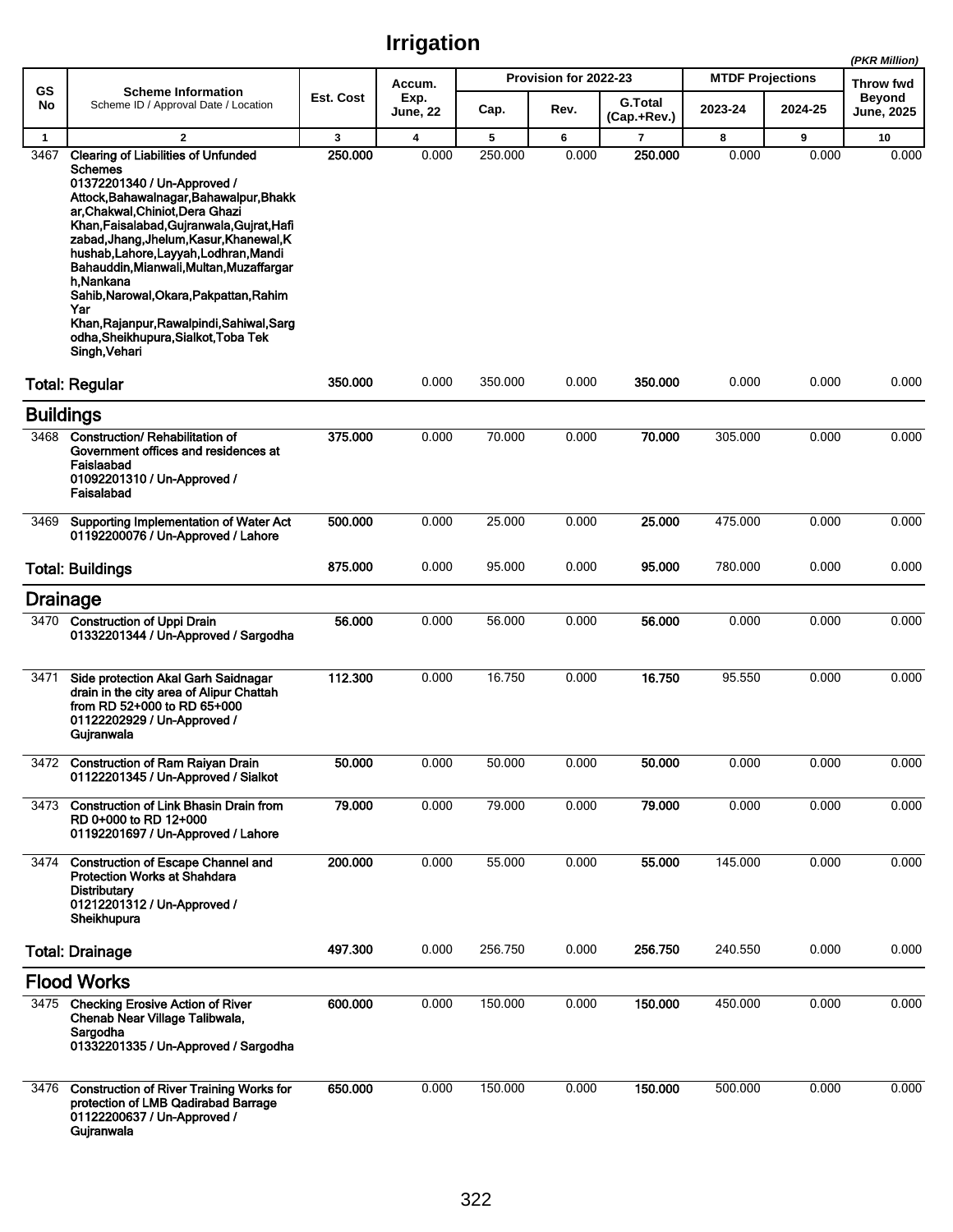|              |                                                                                                                                                                                                                                                                                                                                                                                                                                                                                                                                                                                          |            |                         |           |                       |                               |                         |           | (PKR Million)              |
|--------------|------------------------------------------------------------------------------------------------------------------------------------------------------------------------------------------------------------------------------------------------------------------------------------------------------------------------------------------------------------------------------------------------------------------------------------------------------------------------------------------------------------------------------------------------------------------------------------------|------------|-------------------------|-----------|-----------------------|-------------------------------|-------------------------|-----------|----------------------------|
| <b>GS</b>    | <b>Scheme Information</b>                                                                                                                                                                                                                                                                                                                                                                                                                                                                                                                                                                | Est. Cost  | Accum.                  |           | Provision for 2022-23 |                               | <b>MTDF Projections</b> |           | Throw fwd<br><b>Beyond</b> |
| No           | Scheme ID / Approval Date / Location                                                                                                                                                                                                                                                                                                                                                                                                                                                                                                                                                     |            | Exp.<br><b>June, 22</b> | Cap.      | Rev.                  | <b>G.Total</b><br>(Cap.+Rev.) | 2023-24                 | 2024-25   | June, 2025                 |
| $\mathbf{1}$ | $\overline{2}$                                                                                                                                                                                                                                                                                                                                                                                                                                                                                                                                                                           | 3          | $\overline{\mathbf{4}}$ | 5         | 6                     | $\overline{7}$                | 8                       | 9         | 10                         |
| 3477         | <b>Construction of Spur in Union Council</b><br>Bait Baet Wala Mauza Bait Chin, D.G.<br>Khan<br>01042106461 / Un-Approved / Dera<br>Ghazi Khan                                                                                                                                                                                                                                                                                                                                                                                                                                           | 500.000    | 0.000                   | 75.000    | 0.000                 | 75.000                        | 425.000                 | 0.000     | 0.000                      |
| 3478         | <b>Providing River Training Works for</b><br>protection of Link 1 in DG Khan<br>01042201254 / Un-Approved / Dera<br>Ghazi Khan                                                                                                                                                                                                                                                                                                                                                                                                                                                           | 698.160    | 0.000                   | 200.000   | 0.000                 | 200.000                       | 498.160                 | 0.000     | 0.000                      |
|              | <b>Total: Flood Works</b>                                                                                                                                                                                                                                                                                                                                                                                                                                                                                                                                                                | 2,448.160  | 0.000                   | 575.000   | 0.000                 | 575.000                       | 1,873.160               | 0.000     | 0.000                      |
|              | <b>Foreign Aided Projects</b>                                                                                                                                                                                                                                                                                                                                                                                                                                                                                                                                                            |            |                         |           |                       |                               |                         |           |                            |
| 3479         | <b>Chaubara Branch Canal Construction</b><br>Project - Greater Thal Canal (Phase-II)                                                                                                                                                                                                                                                                                                                                                                                                                                                                                                     | 20,076.375 | 0.000                   | 2,750.000 | 0.000                 | 2,750.000                     | 5.750.000               | 1,100.000 | 10,476.375                 |
|              | 01382101945 / Un-Approved /                                                                                                                                                                                                                                                                                                                                                                                                                                                                                                                                                              |            | Local:                  | 50.000    | 0.000                 | 50.000                        |                         |           |                            |
|              | Bhakkar, Khushab, Layyah, Mianwali                                                                                                                                                                                                                                                                                                                                                                                                                                                                                                                                                       |            | Foreign:                | 2,700.000 | 0.000                 | 2,700.000                     |                         |           |                            |
|              | <b>Total: Foreign Aided Projects</b>                                                                                                                                                                                                                                                                                                                                                                                                                                                                                                                                                     | 20,076.375 | 0.000                   | 2,750.000 | 0.000                 | 2,750.000                     | 5,750.000               | 1,100.000 | 10,476.375                 |
| Irrigation   |                                                                                                                                                                                                                                                                                                                                                                                                                                                                                                                                                                                          |            |                         |           |                       |                               |                         |           |                            |
| 3480         | Rehabilitation of Mohar Lift Irrigation<br>Scheme-B of Mohajir Branch<br>01322201336 / Un-Approved / Mianwali                                                                                                                                                                                                                                                                                                                                                                                                                                                                            | 1,200.000  | 0.000                   | 50.000    | 0.000                 | 50.000                        | 575.000                 | 575.000   | 0.000                      |
| 3481         | Land acquisition of Kas Umar Khan<br><b>Canal System</b><br>01322201699 / Un-Approved / Mianwali                                                                                                                                                                                                                                                                                                                                                                                                                                                                                         | 350.000    | 0.000                   | 40.000    | 0.000                 | 40.000                        | 310.000                 | 0.000     | 0.000                      |
| 3482         | <b>Rehabilitation of Rangpur Canal System</b><br>01102202322 / Un-Approved / Jhang                                                                                                                                                                                                                                                                                                                                                                                                                                                                                                       | 800.000    | 0.000                   | 125.000   | 0.000                 | 125.000                       | 675.000                 | 0.000     | 0.000                      |
| 3483         | <b>Rehabilitation of CRBC System</b><br>01382201252 / Un-Approved / Dera<br>Ghazi Khan                                                                                                                                                                                                                                                                                                                                                                                                                                                                                                   | 400.000    | 0.000                   | 100.000   | 0.000                 | 100.000                       | 300.000                 | 0.000     | 0.000                      |
| 3484         | <b>Rehabilitation of Sahiban Distributary</b><br>and its System<br>01042201253 / Un-Approved / Dera<br>Ghazi Khan                                                                                                                                                                                                                                                                                                                                                                                                                                                                        | 250.000    | 0.000                   | 60.000    | 0.000                 | 60.000                        | 190.000                 | 0.000     | 0.000                      |
| 3485         | <b>Rehabilitation of Dammar wala</b><br>Distributary & its System<br>01042201255 / Un-Approved / Dera<br>Ghazi Khan                                                                                                                                                                                                                                                                                                                                                                                                                                                                      | 400.000    | 0.000                   | 64.000    | 0.000                 | 64.000                        | 336.000                 | 0.000     | 0.000                      |
| 3486         | Rehabilitation of Dallas Branch from RD<br>0+000 to 162+980<br>01032001810 / Un-Approved / Rahim<br>Yar Khan                                                                                                                                                                                                                                                                                                                                                                                                                                                                             | 970.000    | 0.000                   | 100.000   | 0.000                 | 100.000                       | 570.000                 | 300.000   | 0.000                      |
| 3487         | Concrete Lining of Irrigation Channels to<br><b>Improve Water Delivery Performance</b><br>and Conveyance Efficiency-II<br>01372201334 / Un-Approved /<br>Attock, Bahawalnagar, Bahawalpur, Bhakk<br>ar, Chakwal, Chiniot, Dera Ghazi<br>Khan, Faisalabad, Gujranwala, Gujrat, Hafi<br>zabad, Jhang, Jhelum, Kasur, Khanewal, K<br>hushab, Lahore, Layyah, Lodhran, Mandi<br>Bahauddin, Mianwali, Multan, Muzaffargar<br>h.Nankana<br>Sahib, Narowal, Okara, Pakpattan, Rahim<br>Yar<br>Khan, Rajanpur, Rawalpindi, Sahiwal, Sarg<br>odha, Sheikhupura, Sialkot, Toba Tek<br>Singh, Vehan | 1,800.000  | 0.000                   | 375.000   | 0.000                 | 375.000                       | 825.000                 | 600.000   | 0.000                      |